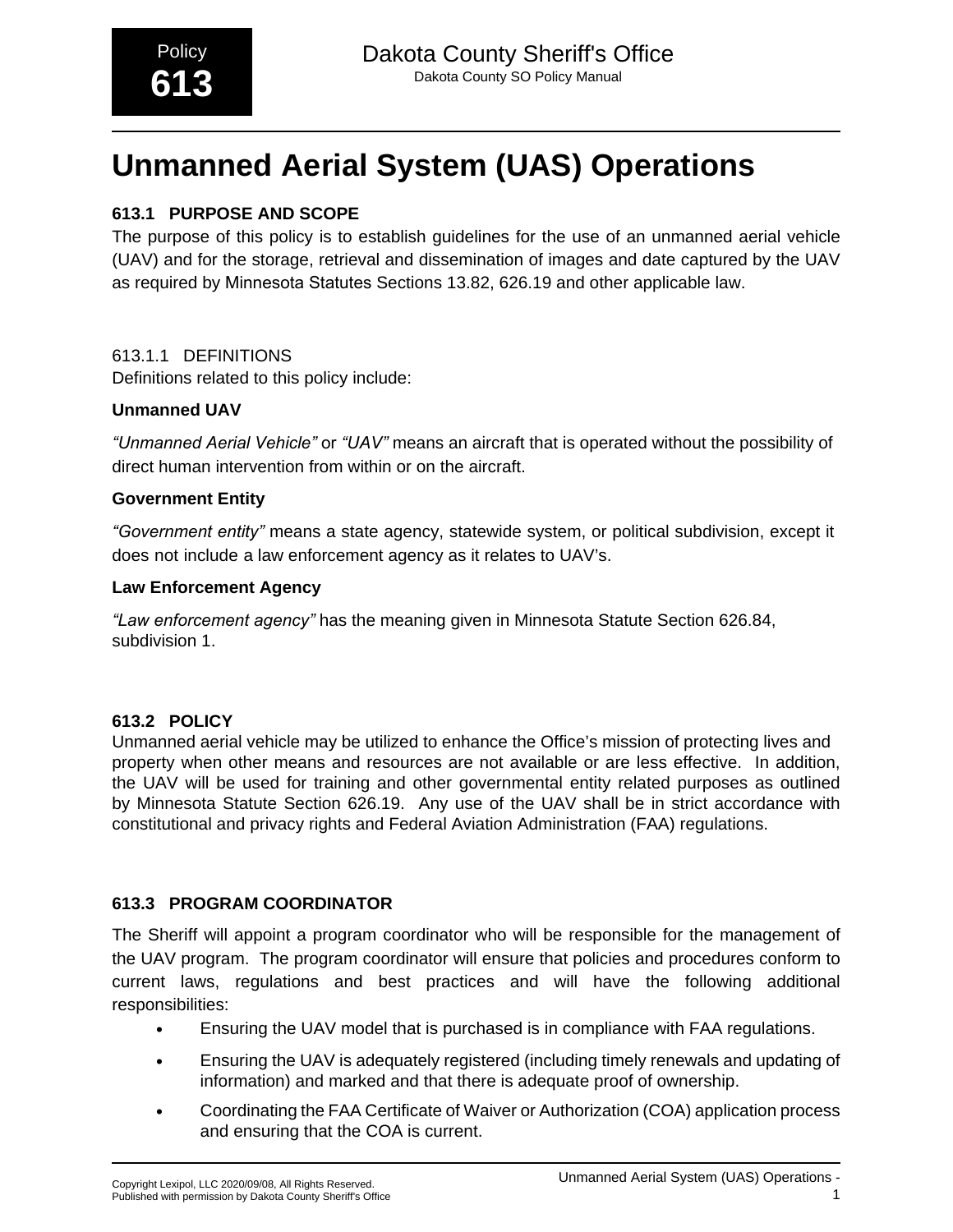# Unmanned Aerial System (UAS) Operations

- Ensuring that all authorized operators and required observers have completed all required FAA and office-approved training in the operation, applicable laws, policies and procedures regarding the use of the UAV.
- Developing uniform protocols for submission and evaluation of requests to deploy the UAV, including urgent requests made during ongoing or emerging incidents. Deployment of a UAV require authorization from the on-duty supervisor as well as the Program Coordinator or Chief Pilot.
- Implementing a system for public notification of the UAV deployment.
- Developing an operation protocol governing the deployment and operation of the UAV including, but not limited to, safety oversight, use of visual observers, establishment of lost link procedures and communication with air traffic control facilities.
- Developing protocol to fully document all missions according to Minnesota Statute Section 629.19, subdivision 5.
- Developing a UAV inspection maintenance and record-keeping protocol to ensure continuing airworthiness of the UAV's, up to and including its overhaul or life limits.
- Developing protocols to ensure that all data intended to be used as evidence are accessed, maintained, stored and retrieved in a manner that ensure its integrity as evidence, including strict adherence to chain of custody requirements. Electronic trails, including encryption, authenticity certificates and date and time stamping, shall be used as appropriate to preserve individual rights and to ensure the authenticity and maintenance of a secure evidentiary chain of custody. Generally, data collected by a UAV is private data on individuals or nonpublic data.
- Developing protocols that ensure retention and purge periods are maintained in accordance with established records retention schedules and statutory requirements. This includes deleting data collected for a law enforcement purpose as soon as possible, and no later than seven days after collection, unless the data is part of an active criminal investigation.
- Facilitating law enforcement access to images and data captured by the UAV.
- Recommending program enhancements, particularly regarding safety and information security.
- Ensuring that established protocols are followed by monitoring the training program and deployment of the UAV.
- Report to the Commissioner of Public Safety, by January 15 each year, as mandated by Minnesota Statute Section 626.19, subdivision 12. This includes reporting the number of times a UAV was deployed without a search warrant including each date of deployment and the authorized use under Minnesota Statute Section 626.19, subdivision 3 and the total cost of the UAV program.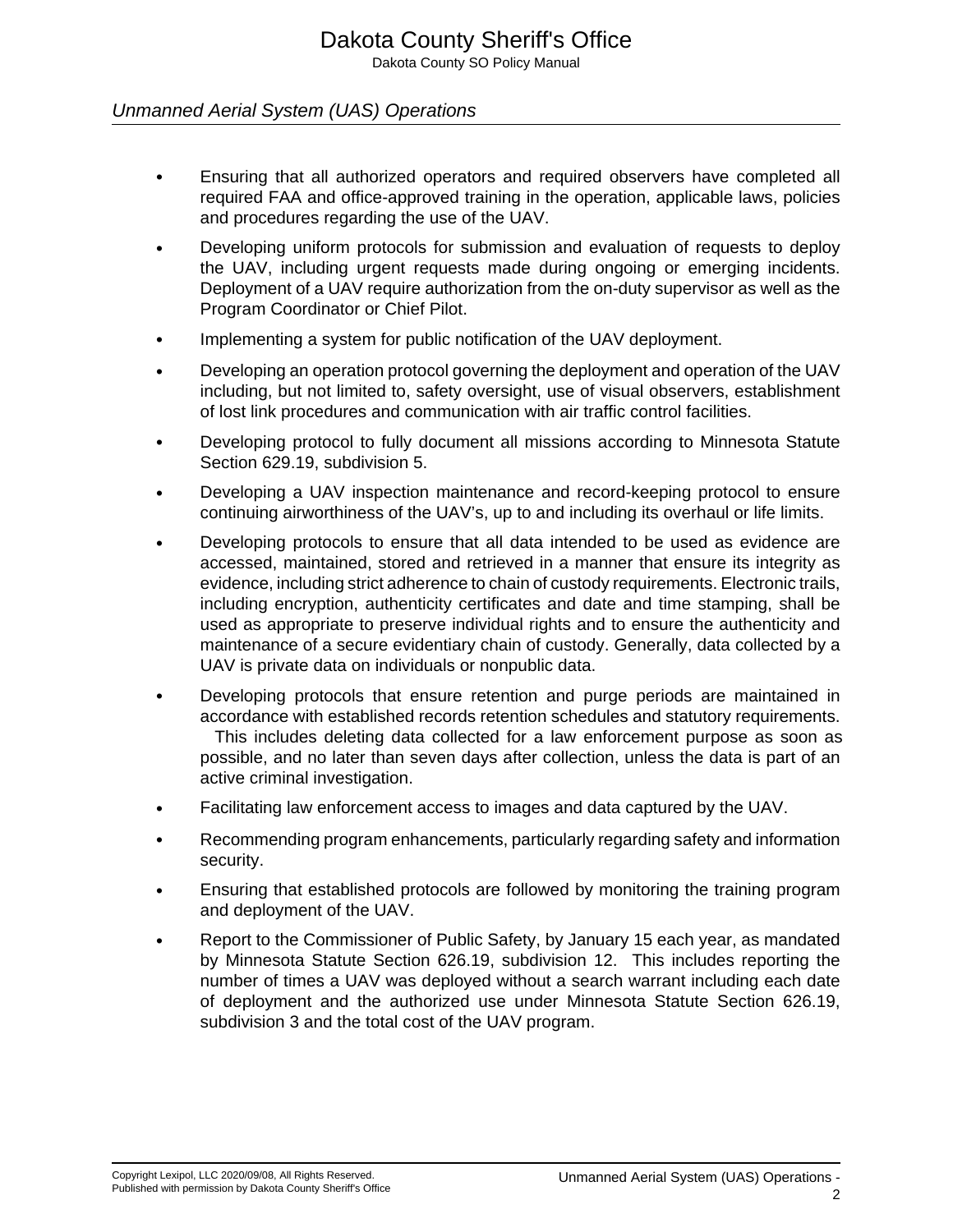# Dakota County Sheriff's Office

Dakota County SO Policy Manual

# **613.4 AUTHORIZE USE OF UAV**

## Unmanned Aerial System (UAS) Operations

The use of the UAV must comply with the statutory and Federal Aviation Administration (FAA) requirements. A law enforcement agency's authority to use a UAV is specifically defined by Minnesota Statute Section 626.19, which also includes several limitations.

Absent a warrant or exigent circumstances, operators and observers shall adhere to FAA altitude regulations and shall not intentionally record or transmit images of any location where a person would have a reasonable expectation of privacy (e.g., residence, yard, enclosure). Operators and observers shall take reasonable precautions to avoid inadvertently recording or transmitting images of areas where there is a reasonable expectation of privacy. Reasonable precautions can include, for example, deactivating or turning imaging devices away from such areas or persons during UAV operations.

Only authorized operators who have completed the required training shall be permitted to operate the UAV.

UAV operators must check for any Temporary Flight Restrictions (TFRs) prior to flight.

Use of the UAV and vision enhancement technology (e.g., thermal and other imaging equipment) is permissible with a signed search warrant or under the following circumstance in absence of a warrant in accordance with Minnesota Statute Section 626.19, subdivision 3:

- 1. During or in the aftermath of an emergency that involved the risk of death or bodily harm to a person.
- 2. Over a public event where there is a heightened risk to the safety of participants or bystanders.
- 3. To counter the risk of terrorist attacks by a specific individual or organization if a credible intelligence indicates a risk.
- 4. To prevent the loss of life and property in natural or man-made disasters and to facilitate operational planning, rescue, and recovery operations in the aftermath of these disasters.
- 5. To conduct a threat assessment in anticipation of a specific event.
- 6. To collect information from a public area if there is reasonable suspicion of criminal activity.
- 7. To collect information for crash reconstruction purposes after a serious or deadly collision occurring on a public road.
- 8. Over a public area for officer training or public relations purposes.
- 9. For purposes unrelated to law enforcement at the request of a government entity provided that the government entity makes the request in writing to the law enforcement agency and specifies the reason for the request and proposed period of use.

Request for UAV operations from a non-law enforcement governmental entity must be provided in writing to the Sheriff, or his designee and include the location, date, time, and reason for the request.